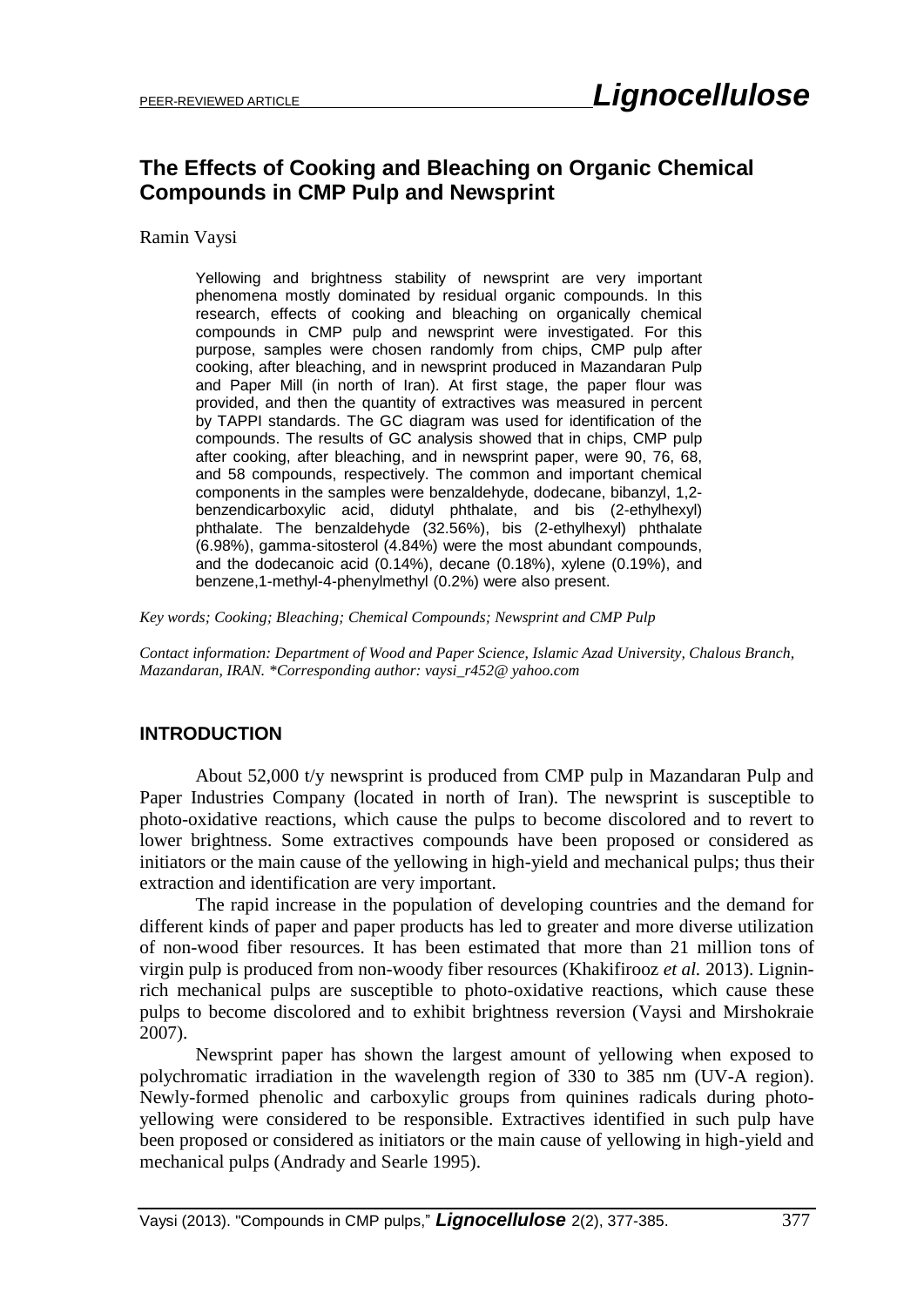In long-term aging, DTPA spray has been shown to have considerable effect on the stability of brightness, improving the durability of the hornbeam CMP against optical deterioration in subsequent accelerated irradiation aging (Vaysi *et al.* 2007).

Experiments with untreated and acetylated aspen chemi-thermo-mechanical pulp (CTMP) exposed to argon, air, and oxygen atmospheres showed that the degree of photoyellowing of the untreated CTMP decreased when the air in the surrounding atmosphere was replaced with oxygen-free argon. The results indicated that atmospheric oxygen was not of sole importance for the light-induced discoloration or that the trace amount of oxygen was necessary to cause discoloration (Paulsson *et al.* 2001). In long-term aging, diethylenetriaminepentaacetic acid (DTPA) spray has been shown to have considerable effect on the stability of brightness and improving the durability of the hornbeam chemimechanical pulp (CMP) against optical deterioration in subsequent accelerated irradiation aging (Vaysi and Mirshokraie 2007).

Several factors and structural elements, as follows, have been proposed or considered as initiators of the main cause of the yellowing in high-yield and mechanical pulps:  $oxygen, \alpha-carbonyl structures, lignin double bond structures, singlet oxygen,$ various radicals, phenolic groups (catechols), ortho-quinones, para-quinones such as methoxy-p-benzoquinone, lignin  $\beta$ -O-4 structures, hydroquinones, and stilbenes formed from the phenylcoumaran-type entities (Forsskahl and Tylli 1993).

The quinone structures and quinone precursors such as hydroquinones and catechols are important factors in the photo-yellowing process in acetylated ground wood pulps (Ek *et al.*1992). The catalytic activity of  $Mn^{2+}$  and  $Mn^{3+}$  was shown in hydrogen peroxide decomposing studied using DTPA as the only stabilizer. It was found that addition of DTPA to a  $Mn^{2+}$  containing system is more effective than its addition to a  $Mn^{3+}$  containing system. The effect of pH on using DTPA to decrease Mn induced peroxide decomposition has been discussed (Qiu *et al*. 2003). The average of extractives in natural and planted cypress tree are 7.52 and 2.57 percent respectively. There are specified 14 compounds in natural and 12 compounds in planted cypress tree. Of these, the compounds isophyllocladene, 9-octadecenamide, cinnamaldehyde-2-hexyl, bourbonanone, and 1h-naphtho[2,3-c]pyran-3-acetic acid have been shown to be very important relative to its durability (Vaysi 2007). In this study, the effects of cooking and bleaching on organic chemical compounds in chemi-mecanical pulp and newsprint were investigated.

### **EXPERIMENTAL**

#### **Pulp**

In this research, Horn Beam chips were chosen randomly from chips pile at Mazandaran Wood and Paper Mill (MWPM) and cooked under CMP conditions (l/w:7 ,SO<sub>2</sub>:116 g/L ,NO<sub>2</sub>:106 g/L ,sodium sulfite:20% and for 60 minutes in 160 °C), and pulps were prepared at the yield of 85% (Vaysi *et al.* 2007).

#### **Pulp Bleaching**

A portion of the pulp was bleached using hydrogen peroxide and DTPA as chelating agent according to the method proposed under following conditions: Hydrogen peroxide: 3%, sodium hydroxide on hydrogen peroxide ratio: 0.7% , DTPA charge: 0.3%, Na<sub>2</sub>SiO<sub>3</sub>: 3%, pulp consistency:12%, time: 1 hour, and temperature: 75 °C. Then, pulps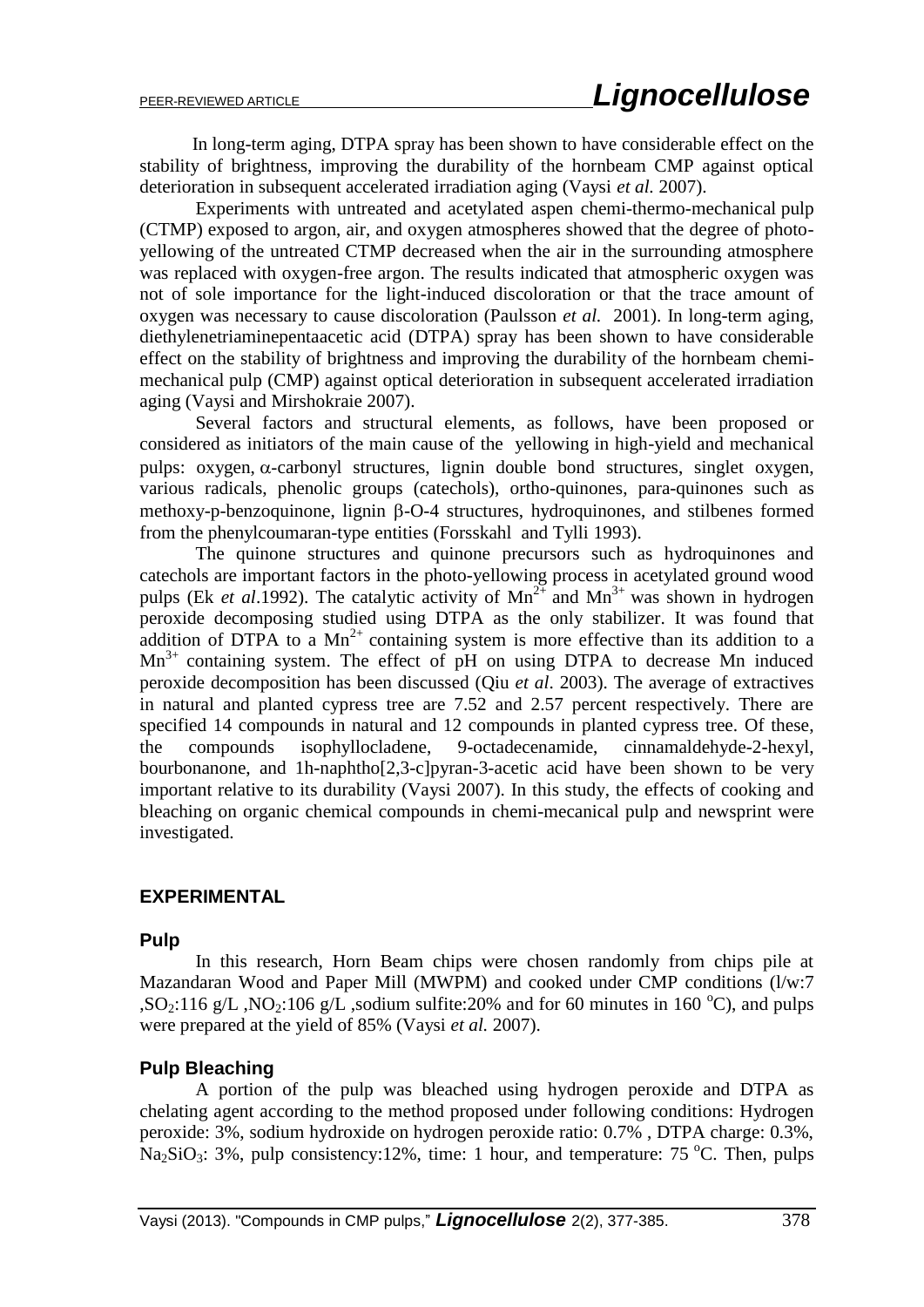were refined to freeness of 300 mL (CSF) by PFI Mill. Some of the pulps were bleached with sodium dithionite. Then  $60 \text{ gr/m}^2$  handsheets were made from bleached and unbleached pulp according to TAPPI T 205 om-88 before acetylating (Vaysi and Mirshokraie 2007).

### **Sampling**

 In this study, the chips, CMP pulp after cooking, the same after bleaching, and newsprint samples were chosen randomly from paper newsprint produced in Mazandaran Pulp and Paper Mill (MWPI) in north of Iran (Sari City). Then, samples of flour provided and flour extractives were measured by TAPPI standards.

### **Essential Flours Extraction**

Samples of flour were washed by acetone, and extractives residue was added to a BSTFA reactor, with samples kept in a Ben Marry Bath at  $70^{\circ}$ C for an hour, and they were analyzed by GC/MS. The pure extractives obtained were separated and dried by nitrogen gas to give pale red colored extracts in 10 and 12% yields from wood flour. For identification of extract, about 1 mg solid extracts was obtained, then mixed with 30 micro liter BSTFA + 1% TMCS reagent and about 15 micro liter pyridine inside a tube test**.**

### **Gas Chromatography-Mass Spectrometry**

The samples were kept in a Ben Marry Bath at  $70^{\circ}$ C for an hour, and they were analyzed using GC/MS on an HP 6890 Gas Chromatograph, equipped with a split/split less injector and a 5973 Mass Selective Detector (MSD). The column oven was programmed as follows: Chromatography was performed on a HP-5MS capillary column (SGE, 30 m, 0.25 mm). As the carrier gas, helium with a flow of 1 mL/min and a temperature program between 60 and 260 °C, with increasing temperature at a rate of 6 °C/min.

### **Identification of Compounds**

A GC diagram was used for identification of compounds from which the abundance and retention time of each compound is identified, and the calculation of quartz index and Adams table is shown. The retention indices were calculated for all volatile constituents using a homologous series of C9 to C19 n-Alkanes (Vaysi 2014),

$$
Quartz Index = 100n + 100 (trx-trn)/(trn+1-trn)
$$
\n(1)

where *n* is the carbon number of normal Alcan,  $t_{rn+1}$  is the retention time of the unknown compound, and  $t<sub>m</sub>$  is the retention time of normal Alcan.

## **RESULTS AND DISCUSSION**

Newsprint is susceptible to photo-oxidative reactions, which cause the pulps to become discolored and to suffer from brightness reversion. Some organic compounds have been proposed or considered as initiators or the main cause of the yellowing in highyield and mechanical pulps, so that its extraction and identification can be considered as very important. The results of this study showed that the average of extractives was 10.32% percent in chips. Among 90 compounds found to be present in the chips, the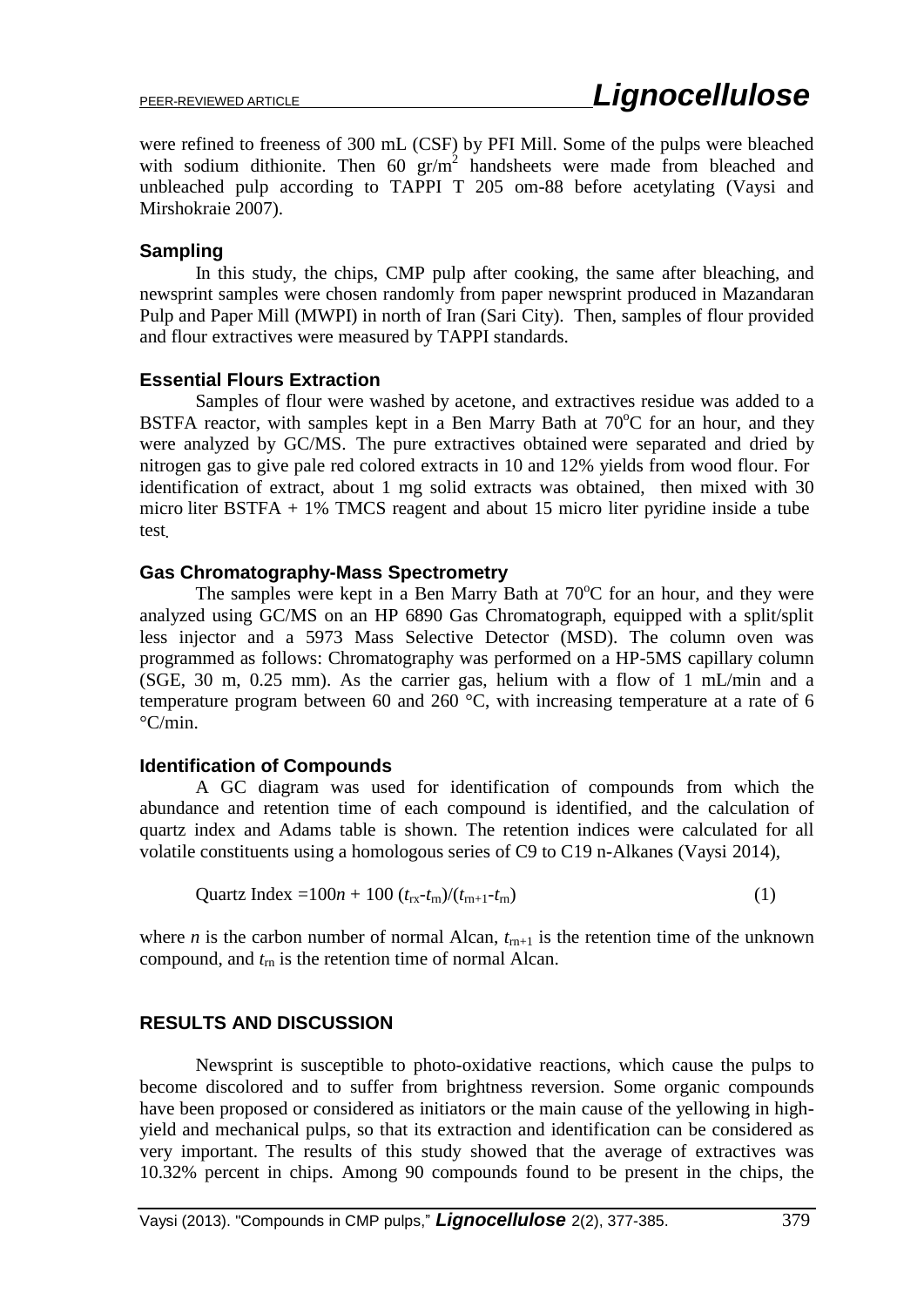following were judged to be important: benzaldehyde (13.29%), xylene (3.39%), bibanzyl (4.8%), benzenemethanol (4.75%), gamma-sitosterol (5.2%), beta-sitosterol (0.36%), bis(2-ethylhexyl)phthalate(1.48%), 1,2-benzendi-carboxylic acid (4.09%), benzyl ethanol (0.96%), 9,12-octadecanoic acid (5.24%), didutyl phthalate (0.68%), dodecane (1.85%), and tetradecane (0.95%). Components in chips for CMP pulp production are shown in Table 1. There were almost 150 compounds in false acacia wood, of which the following were classified as being important: resorcinol (19.47%), 1,3-benzendiol (6.92%), stigma sterol (5.45%), 9-octadecenoic acid (3.55%), 1h-imidazol (3.08%), gamma-sitosterol (2.77%), and gamma-terpinene (0.22%). There were 37 compounds found in sweet locust wood, of which 1,2-benzenedicarboxylic acid (90.38%), stigmast-4-en-3-one (2.62%), resorcinol (1.07%), silicon grease (0.73%), gibberellins  $a_3(0.14\%)$ , and phenol (0.09%) were important compounds. Resorcinol and 1,2-benzenedicarboxylic acid were both present in sweet locust and false acacia woods. It seems that probably the presence of a high percentage level of resorcinol (20%) in sweet locust and of 1,2-benzenedicarboxylic acid (90.38%) in false acacia is an important factor for durability of these species (Vaysi 2014).

The results of this study showed the average of extractives was 12.92% percent in CMP pulp after cooking. Out of the 76 compounds specified to be in CMP pulp after cooking, the following were judged to be important: benzaldehyde (15.27%), bis(2 ethylhexyl)phthalate (2.32%), gamma-sitosterol (2.61%), beta-sitosterol (4.63%), benzyl alcohol (1.8%), 9,12-octadecanoic acid (1.54%), dibutyl phthalate (0.74%), dodecane (1.58%), tetradecane (0.95%), bibanzyl (0.39%), and 1,2-benzendicarboxylic acid. Several factors and structural elements, as follows, have been proposed or considered as initiators of the main cause of the yellowing in high-yield and mechanical pulps: oxygen,  $\alpha$ -carbonyl structures, lignin double bond structures, singlet oxygen, various radicals, phenolic groups (catechols), ortho-quinones, para-quinones such as methoxy-pbenzoquinone, lignin ß-O-4 structures, hydroquinones, and stilbenes formed from the phenylcoumaran-type entities (Forsskahl 2000; Carter 1996).

The results of this study showed the average of extractives was 7.2% percent in CMP pulp after bleaching. Of the 68 compounds specified to be present in CMP pulp after cooking, the following were classified as being important: benzaldehyde (45.71%), hydrochloric acid (1.99%), dodecane (0.32%), bibanzyl (4.55%), propanoic acid (2.15%), bis(2-ethylhexyl)phthalate (8.79%), 9-octadecanoic acid (6.68%), didutyl phthalate (1.3%), tetradecane (0.28%), bibanzyl (4.55%), and 1,2-benzendicarboxylic acid (1.28%), as shown in Fig. 1.

Newsprint papers are susceptible to photo-oxidative reactions, which cause the pulps to become discolored and to revert in brightness. Some extractive compounds have been proposed or considered as initiators or the main cause of yellowing in high-yield and mechanical pulps. The CMP pulps likewise are susceptible to photo-oxidative reactions, which cause these pulps to become discolored and to exhibit brightness reversion. New phenolic and carboxylic groups are formed from quinone radicals during photo-yellowing and long-term accelerated light aging; *o*-quinones can be oxidized to muconic acids by peroxide or can be reduced to catcheols by dithionite reductive bleaching. These new groups could form chromophoric groups in combination with metallic ions. Such factors may account for the observed unfavorable effects on pulp brightness, including brightness reversion (Ek *et al.* 1992).

The results of this study showed the average of extractives was 6.92% percent in newsprint. Out of the 58 compounds identified to be present in newsprint, the following were judged to be important: benzaldehyde (32.56%), bis(2-ethylhexyl)-phthalate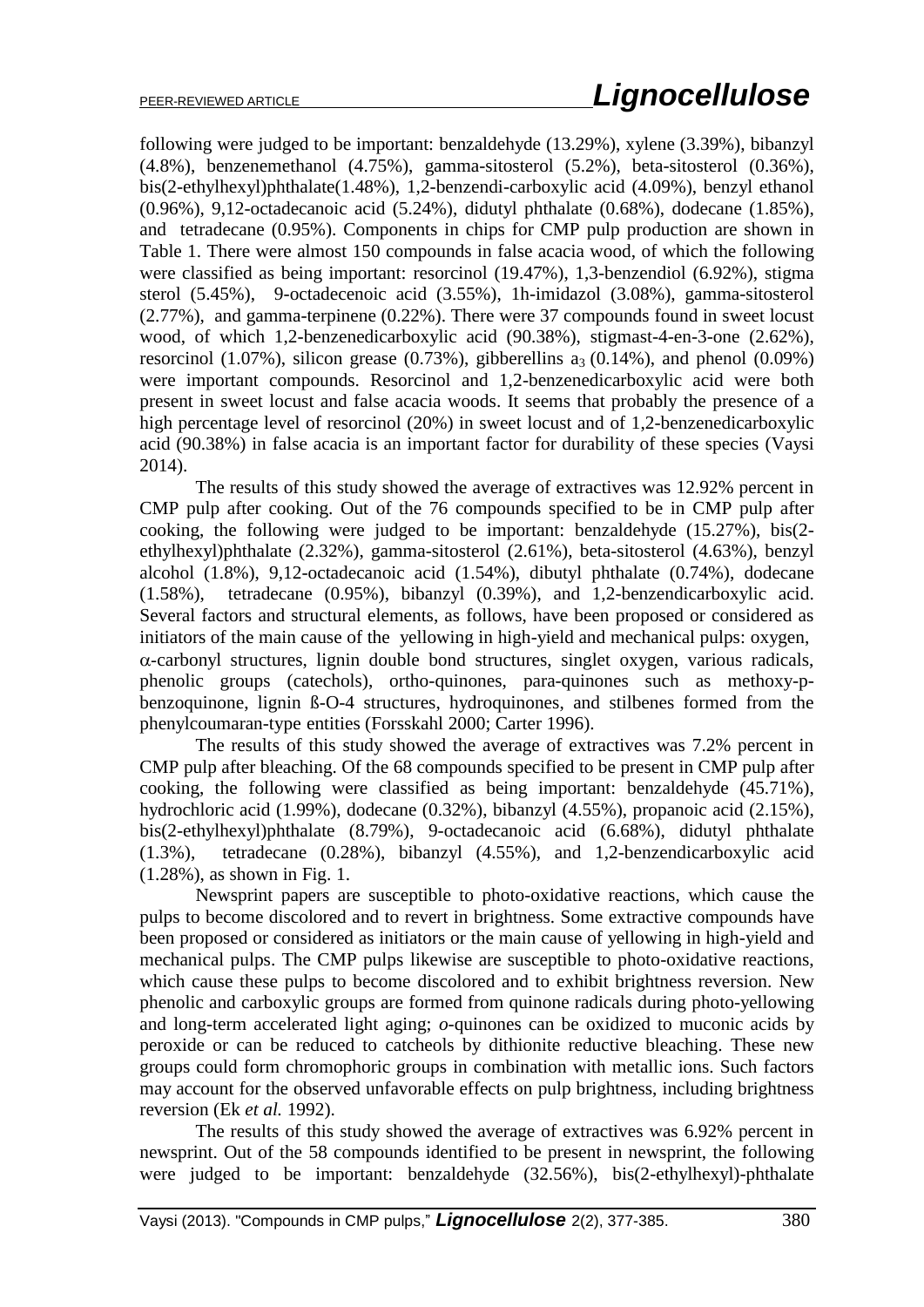(6.98%), gamma-sitosterol (4.84%) , n-hexadecanoic acid (4.59%), bibenzyl (3.82%) and octadecanoic acid (3.55%), dodecanoic acid (0.14%), decane (0.18%), xylene (0.19%), benzen,1-methyl-4-phenylmethyl (0.2%), and tetradecane (0.37%) (Figs. 2 and 3). The newsprint exposed to polychromatic radiation showed the largest amount of yellowing when exposed to irradiation in the wavelength region of 330 to 385 nm (UV-A region). New phenolic and carboxylic groups are formed from quinine radicals during photoyellowing and in high-rich lignin pulps. Such groups could form strongly colored groups with metallic ions. Those factors cause degradation of optical properties, including brightness reversion. Peroxide can cleave the aliphatic lignin side chain if the C carbon has a carbonyl group ("Dankin reaction") (Andrady and Searle 1995).



**Fig. 1.** Gas Chromatogram in samples of CMP pulps after bleaching.



**Fig. 2.** Gas chromatogram in samples of newsprint**.**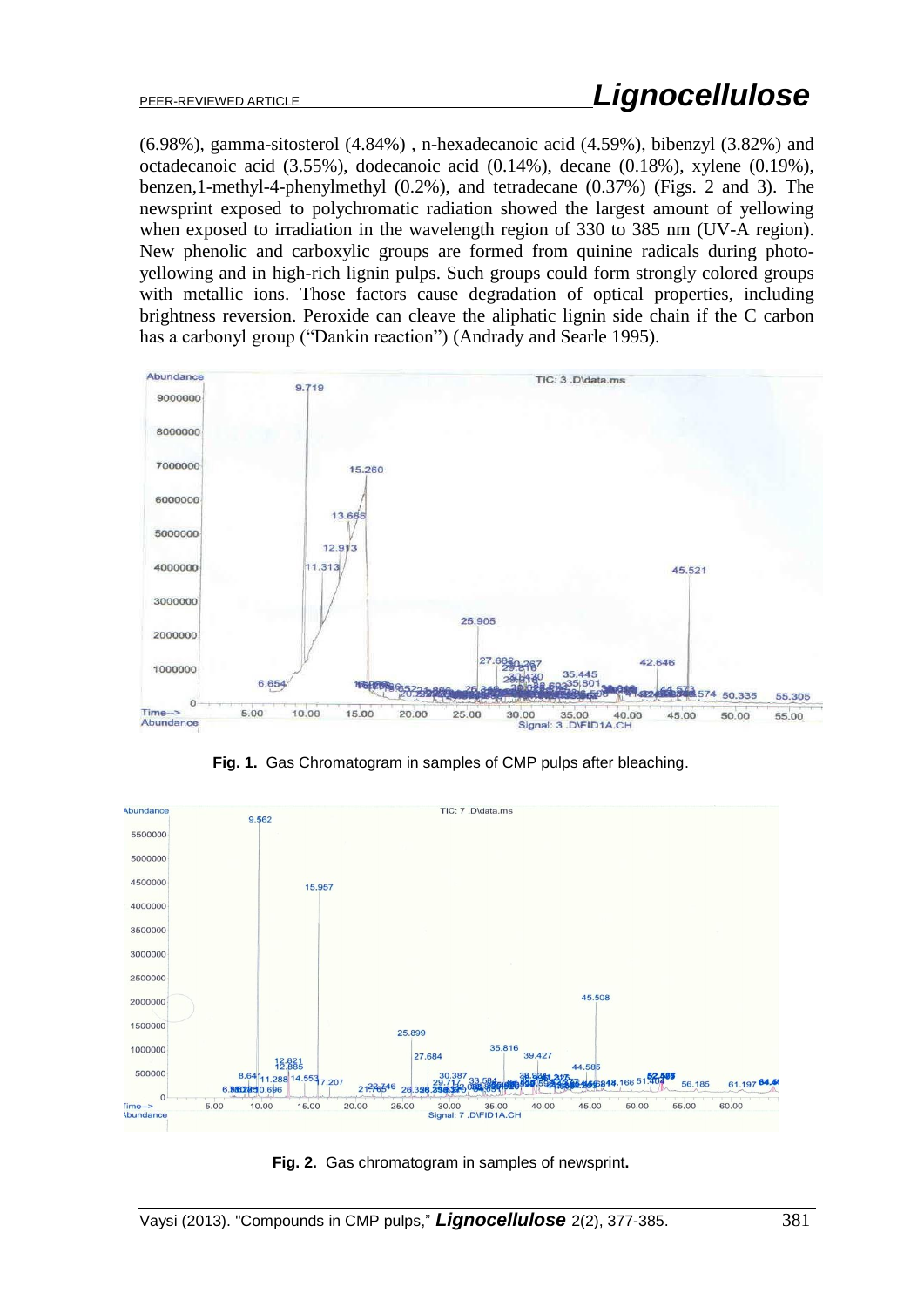The exhaustive ethanol-toluene of the bark and heartwood of Juglans regia L afforded pale red-colored extractives 10 and 12 % yields, respectively. Detailed chemical evaluation of these extracts using GC/MS revealed the major components in the bark and heartwood extractives to be the 3,7-dioxa-2,8-disilanonane and 2,2,8,8-tetramethyl (25.17 %), while the major heartwood extractives constituent was benzoic acid, 3,4,5 tri(hydroxyl)/gallic acid (44.57 %). The same components of the bark and the heartwood also contained amounts of the gallic acid, 3,7-dioxa-2,8-disilanonane, 2,2,8,8-tetramethyl, and d-glucose,2,3,4,5,6-pentakis-o-(hydroxyl). The most toxic components in the heartwood, were juglone (5.15 %) and 2,7-dimethylphenantheren (5.81 %) (Hosseini 2009).



**Fig. 3.** Some of important components in CMP pulp and newsprint: 1,2-benzenedicarboxylic acid (1), hexadecanoic acid (2), bis (2-ethylhexyl) phthalate (3), pimaric acid (4), gamma-sitosterol (5), abietic acid (6)

This phenomenon has been attributed to a light-induced oxidation of the lignin present in the pulp. Extensive and comprehensive research, performed during the last decade, has given not only new information about the photochemical reactions causing yellowing, but also information on potential photostabilizing methods. However, to date, no single approach has become technically or economically feasible to meet all needs of the paper industry (Forsskahl and Tylli 1993; Ek *et al*. 1992). The resulting hydroquinone also is oxidized, to a *p*-quinone, by the action of secondary radicals arising from peroxide decomposition.

These new groups could result in the formation of colored groups with metallic ions. These factors can result in yellowing and brightness reversion. The catalytic activity of  $Mn^{2+}$  and  $Mn^{3+}$  in hydrogen peroxide decomposition has been studied by using DTPA as the only stabilizer. It was found that addition of DTPA to a  $Mn^{2+}$  containing system is more effective than if it is added to a  $Mn^{3+}$  containing system. To decrease the catalytic of  $Mn^{3+}$ , sodium borohydride and DTPA under an acidic condition were considered to reduce  $Mn^{2+}$  to  $Mn^{3+}$ . The effect of pH on using DTPA to decrease Mn induced peroxide decomposition has been discussed (Qiu *et al.* 2003).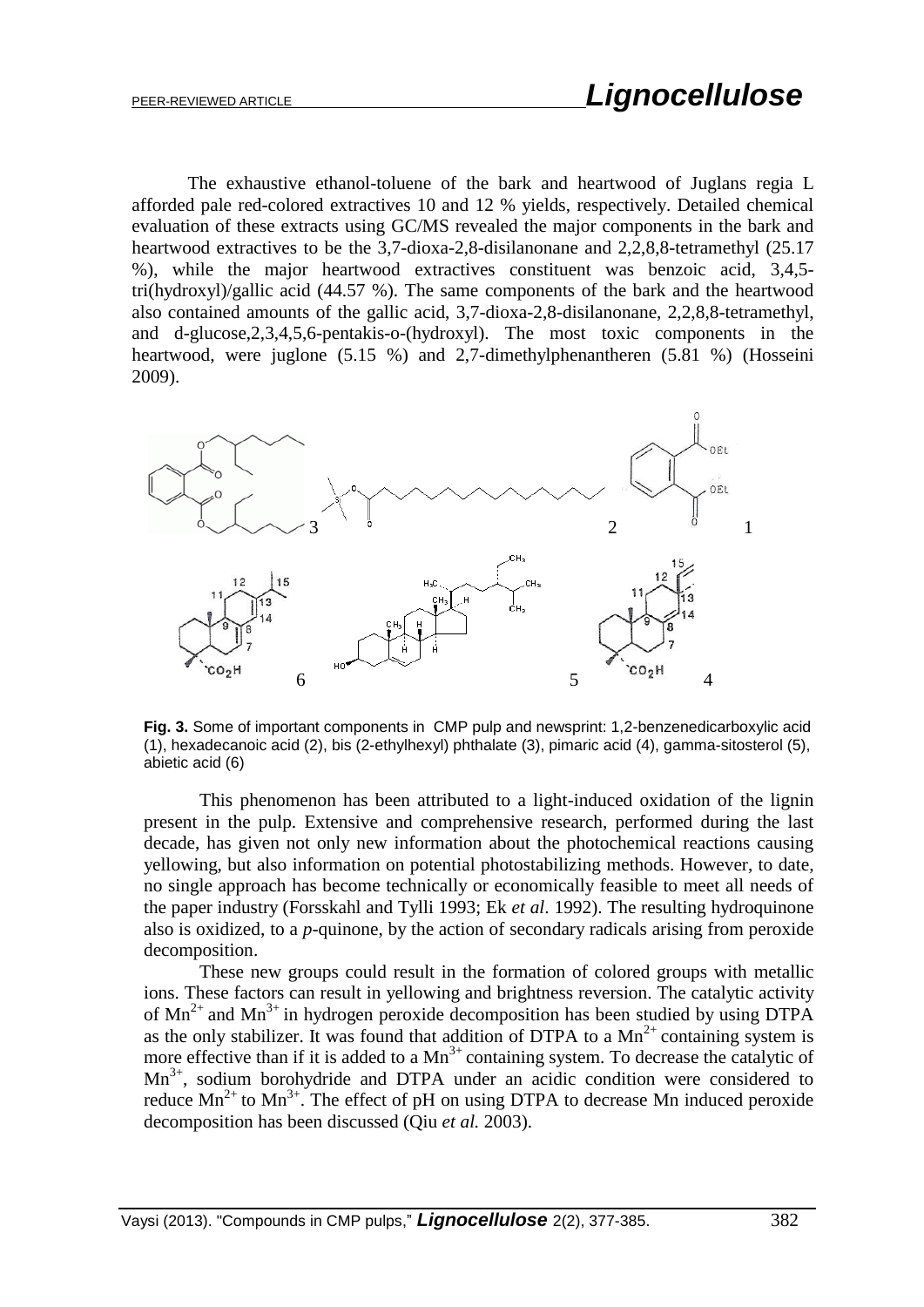| NO.                     | o wopiniu wy<br>טויו יי<br><b>Chemical</b><br>Component(C.C.) | <b>Retention</b><br>time(min) | <b>Chips</b><br>$(\%)$   | After<br>cooking<br>$(\%)$ | <b>After</b><br>bleaching<br>$(\%)$ | News-<br>print<br>(%)    |
|-------------------------|---------------------------------------------------------------|-------------------------------|--------------------------|----------------------------|-------------------------------------|--------------------------|
| $\mathbf{1}$            | Xylene                                                        | 6.910                         | 3.39                     |                            |                                     | 0.19                     |
| $\overline{c}$          | 1,2-Dimethyl-banzene                                          | 7.001                         |                          | 2.37                       |                                     |                          |
| 3                       | 2,4-Pentadienenitrile                                         | 9.472                         |                          | 22.78                      |                                     |                          |
| $\overline{\mathbf{4}}$ | Benzaldehyde                                                  | 9.562                         | 13.29                    | 15.27                      | 46.49                               | 32.53                    |
| 5                       | Decan                                                         | 10.694                        | 0.48                     | 0.27                       |                                     | 0.18                     |
| 6                       | Benzenemethanol                                               | 12.823                        | 4.75                     | 0.12                       |                                     | 2.97                     |
| $\overline{7}$          | Benzyl alcohol                                                | 13.444                        |                          | 1.8                        |                                     | $\overline{\phantom{0}}$ |
| 8                       | Formylmorpholine                                              | 15.332                        | 1.57                     | 1.55                       |                                     |                          |
| 9                       | Hydrochloric acid                                             | 16.173                        |                          |                            | 1.99                                |                          |
| 10                      | Dodecane                                                      | 17.208                        | 1.85                     | 0.79                       | 0.32                                | 0.63                     |
| 11                      | Butanedioic acid                                              | 18.651                        |                          |                            | 0.4                                 |                          |
| 12                      | Octadecan                                                     | 20.786                        | 1.32                     | 0.85                       | $\overline{\phantom{0}}$            |                          |
| 13                      | Benzeneacetamide                                              | 21.866                        | $\overline{\phantom{a}}$ |                            | 0.68                                |                          |
| 14                      | 2,6-dimethoxy phenol                                          | 22.008                        |                          | 1.56                       | 0.47                                |                          |
| 15                      | Tetradecane                                                   | 22.745                        | 0.95                     | 0.65                       | 0.28                                | 0.37                     |
| 16                      | Bibenzyl                                                      | 25.902                        | 4.8                      | 0.39                       | 4.55                                | 3.82                     |
| 17                      | Propanoic acid                                                | 27.68                         |                          | 2.0                        | 2.15                                | 2.27                     |
| 18                      | Dodecanoic acid                                               | 28.315                        | 0.39                     | 0.08                       | -                                   | 0.14                     |
|                         | 1 Stilbene                                                    | 30.268                        |                          |                            | 2.09                                |                          |
| 9                       |                                                               |                               |                          |                            |                                     |                          |
| 20                      | Benzene ethanol                                               | 30.385                        | 0.96                     |                            | 1.85                                | 1.37                     |
| 21                      | 1,2-Benzendicarboxylic<br>acid                                | 33.58                         | 4.09                     | 0.9                        | 1.28                                | 0.71                     |
| 22                      | Didutyl phthalate                                             | 35.44                         | 0.68                     | 1.74                       | 1.30                                | 0.48                     |
| 23                      | Hexandecane                                                   | 35.819                        | 0.78                     | 0.39                       |                                     | 4.59                     |
| 24                      | Hexandecanoic acid                                            | 35.786                        | 4.07                     |                            | 1.03                                |                          |
| 25                      | Eicosane                                                      | 35.974                        | 2.56                     | 0.88                       | -                                   |                          |
| 26                      | 9,12-Octadecadienoic<br>acid                                  | 38.93                         | 5.24                     | 1.64                       |                                     | 1.28                     |
| 27                      | Oleic acid                                                    | 38.995                        |                          |                            |                                     | 1.84                     |
| 28                      | Octadecanoic acid                                             | 39.428                        | 0.89                     | 0.55                       |                                     | 3.55                     |
| 29                      | 9-Octadecadienoic acid                                        | 42.649                        | $\overline{\phantom{0}}$ | -                          | 6.68                                | -                        |
| 30                      | 1-Nonadecane                                                  | 44.584                        |                          | 2.42                       |                                     | -                        |
| 31                      | 1-Octadecane                                                  | 44.584                        | 0.5                      | $\overline{\phantom{0}}$   |                                     | 1.44                     |
| 32                      | <b>Bis</b><br>(2-ethylhexyl)<br>phthalate                     | 45.5                          | 1.48                     | 2.32                       | 8.79                                | 6.98                     |
| 33                      | Gamma-Sitosterol                                              | 52.5                          | 0.36                     | 1.42                       |                                     | 4.84                     |
| 34                      | Beta-Sitosterol                                               | 56.26                         | 5.2                      |                            |                                     |                          |

**Table 1.** Analysis of Important Organic Chemical Compounds in CMP Pulps and Newsprint by GC/MS.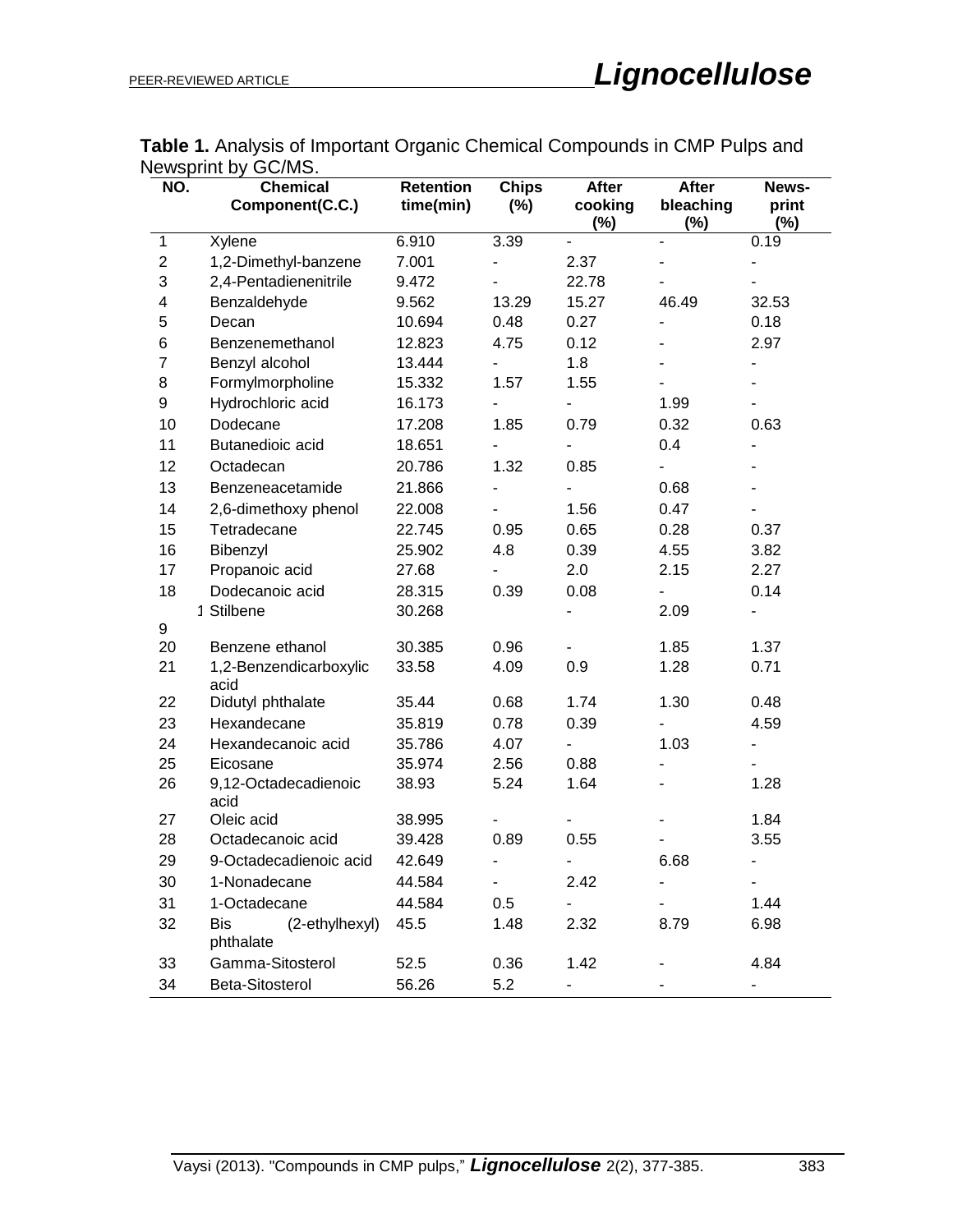# **CONCLUSIONS**

The following conclusions could be drawn from the results of the present study:

1. The GC-MS diagram showed that benzaldehyde (13.29%), xylene (3.39%), bibanzyl (4.8%), benzenemethanol (4.75%), gamma-sitosterol (5.2%), beta-sitosterol (0.36%), and bis(2-ethylhexyl)phthalate (1.48%) were the most abundant components in chips for CMP pulp production.

2. In generally, 90, 76, 68, and 58 compounds were identified in chips, CMP pulp after cooking, the same after bleaching, and in newsprint sheets, respectively.

3. The results of this study showed that benzaldehyde (15.27%), bis(2-ethylhexyl)phthalate (2.32%), gamma-sitosterol (2.61%), beta-sitosterol (4.63%), benzyl alcohol (1.8%), 9,12 octadecanoic acid (1.54%), dodecane (1.58%), and 1,2-benzendicarboxylic acid (4.09%) were the most important components in CMP pulp after cooking.

4. In CMP pulp after cooking it was found that benzaldehyde (45.71%), hydrochloric acid (1.99%), bibanzyl (4.55%), propanoic acid (2.15%), bis(2-ethylhexyl)phthalate (8.79%), 9 octadecanoic acid (6.68%), bibanzyl (4.55%), and 1,2-benzendicarboxylic acid (1.28%) were the most chemical components.

5. In newsprint paper, benzaldehyde (32.56%), bis(2-ethylhexyl) phthalate (6.98%), gammasitosterol (4.84%) were the most abundant compounds, and the dodecanoic acid (0.14%), decane (0.18%), and xylene (0.19%) were the lowest detectable compounds respectively. Some compounds are very important in yellowing and brightness stability of newsprint.

6. The results of this study showed that benzaldehyde, dodecane, bibanzyl, 1,2 benzendicarboxylic acid, didutyl phthalate, and bis(2-ethylhexyl)phthalate were common chemical components in all of the samples.

7. Some extractives compounds have been proposed or considered as initiators or the main cause of yellowing in high-yield and mechanical pulps. Newsprint from bleached or unbleached CMP pulps are susceptible to photo-oxidative reactions, which cause the pulps to become discolored and to undergo brightness reversion. Identification of organic compound have been proposed or considered as initiators or the main cause of yellowing in high-yield and mechanical pulps.

## **REFERENCES CITED**

- Aint-Cyr, K., Van de Ven, T. G. M., and Garnier, G. (2002). "Adsorption of yellowing inhibitors on mechanical pulp," *J. Pulp and Paper Sci.* 28(3), 78-83.
- Andrady, A. L., and Searle N. D. (1995). "Photo-yellowing of mechanical pulps; Part 2: activation spectra for light-induced yellowing of newsprint paper by polychromatic radiation," *TAPPI J.* 78(5), 131-138.
- Ek, M., Lennholm, H., Lindblad, G., and Iversen, T. (1992). "Study on the mechanism of the photo-yellowing of partially acetylated ground wood pulps," *Nordic Pulp and Paper Res. J.* 7(3), 108-112.
- Forsskahl, L. and Tylli, H. (1993). In: *Photochemistry of Lignocellulosic Materials*, ACS Symposium series 531,Washington, DC, USA, Chapter 3, 45.
- Henry, A. C. (1996). "The chemistry of paper preservation, Part 2, the yellowing of paper and conservation bleaching," *J. Chem. Edu.* 73(11), 1068-1071.
- Hosseini, S. Kh. (2009). "Identification of extractives chemical components of Iranian